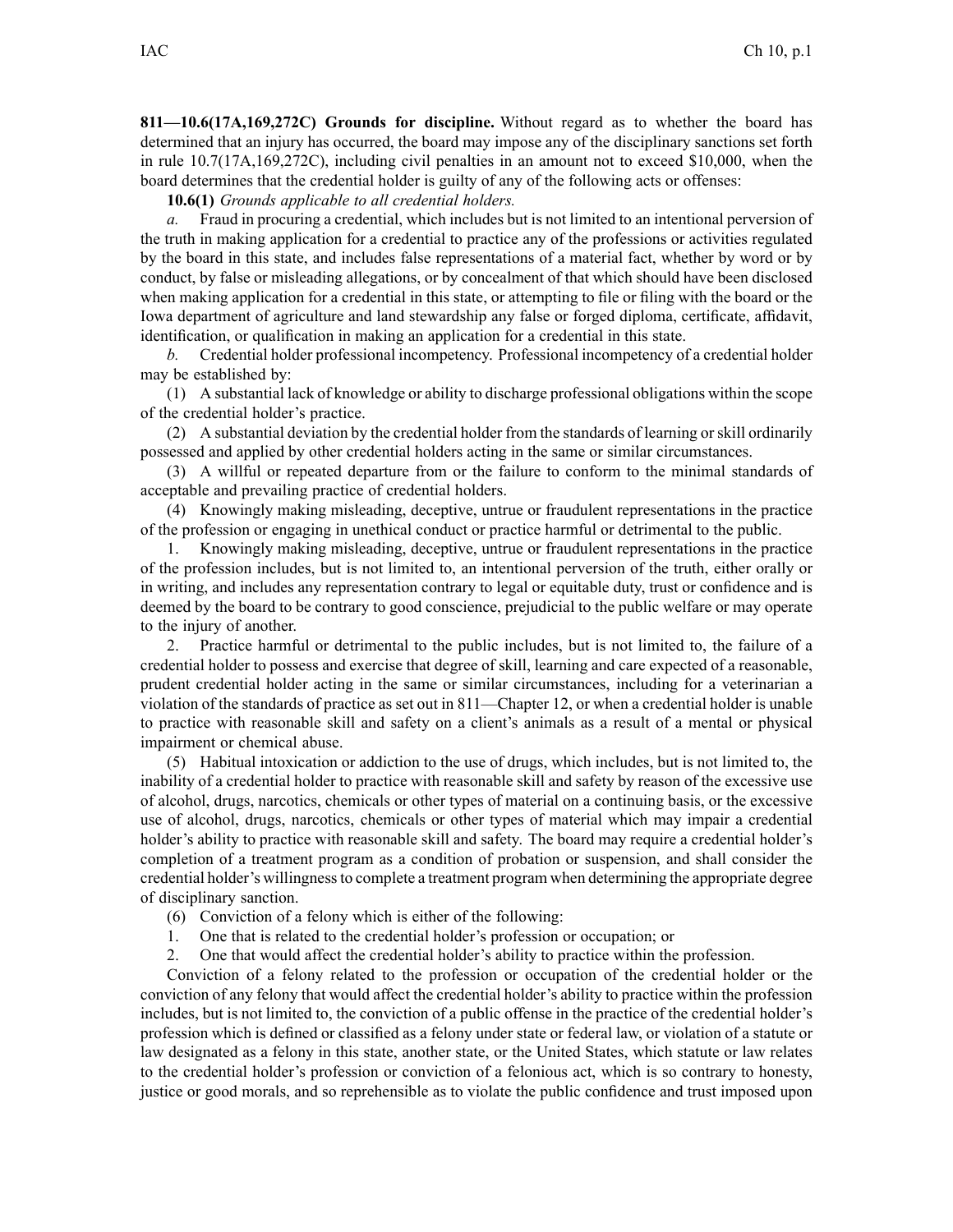<sup>a</sup> credential holder in this state. A copy of the record of conviction or plea of guilty shall be conclusive evidence.

(7) Fraud in representations as to skill or ability, which includes but is not limited to <sup>a</sup> credential holder's having made misleading, deceptive or untrue representations as to the credential holder's competency to perform professional services for which the credential holder is not qualified to perform by training or experience.

(8) Use of untruthful or improbable statements in advertisements, which includes but is not limited to an action by <sup>a</sup> credential holder in making information or intention known to the public which is false, deceptive, misleading or promoted through fraud or misrepresentation and includes statements which may consist of, but not be limited to:

1. Inflated or unjustified expectations of favorable results;

2. Self-laudatory claims that imply that the credential holder engaged in <sup>a</sup> field or specialty of practice for which the credential holder is not qualified. A veterinarian is not qualified to claim or imply specialization unless the veterinarian is <sup>a</sup> member in good standing of the respective specialty board or college recognized by the AVMA;

3. Representations that are likely to cause the average person to misunderstand; or

4. Extravagant claims or claims of extraordinary skills not recognized by the credential holder's profession.

(9) Willful or repeated violations of the provisions of Iowa Code chapters 169 and 272C and rules promulgated thereunder by the board.

(10) Violating <sup>a</sup> statute or law of this state, another state, or the United States, without regard to its designation as either felony or misdemeanor, which statute or law relates to the practice of veterinary medicine.

(11) Failure to repor<sup>t</sup> <sup>a</sup> license, certificate, permit, or other credential revocation, suspension or other disciplinary action taken by a licensing or regulating authority of another state, territory or country within 30 days of the final action by such licensing or regulating authority. A stay by an appellate court shall not negate this requirement; however, if such disciplinary action is overturned or reversed by <sup>a</sup> court of last resort, such repor<sup>t</sup> shall be expunged from the records of the board.

(12) Failure of <sup>a</sup> credential holder or an applicant for <sup>a</sup> credential in this state to report, within 30 days, any of the following:

1. Any settlement agreemen<sup>t</sup> or voluntary agreemen<sup>t</sup> to restrict the practice of veterinary medicine or other applicable activities entered into in another state, district, territory or country; or

2. Any adverse judgment in <sup>a</sup> malpractice action to which the credential holder is <sup>a</sup> party; or

3. Any settlement of <sup>a</sup> claim against the credential holder alleging malpractice.

(13) Knowingly aiding, assisting, procuring, or advising <sup>a</sup> person to unlawfully practice veterinary medicine.

(14) Inability to perform duties for which <sup>a</sup> credential is required with reasonable skill and safety by reason of <sup>a</sup> mental or physical impairment.

(15) Violating <sup>a</sup> lawful order of the board previously entered by the board in <sup>a</sup> disciplinary hearing.

(16) Being adjudged mentally incompetent by <sup>a</sup> court of competent jurisdiction. Such adjudication shall automatically suspend <sup>a</sup> credential for the duration of the credential unless the board orders otherwise.

(17) Knowingly submitting <sup>a</sup> false repor<sup>t</sup> of continuing education or failure to submit the triennial repor<sup>t</sup> of continuing education.

(18) Failure to comply with <sup>a</sup> subpoena issued by the board.

(19) Willful or gross negligence.

(20) Obtaining any fee by fraud or misrepresentation.

(21) Violating any of the grounds for the revocation or suspension of <sup>a</sup> credential as listed in Iowa Code section 169.13 or these rules.

(22) Noncompliance with the college student aid commission in regard to repaymen<sup>t</sup> of student financial aid obligations. The board shall suspend or revoke <sup>a</sup> credential upon receipt of <sup>a</sup> certificate of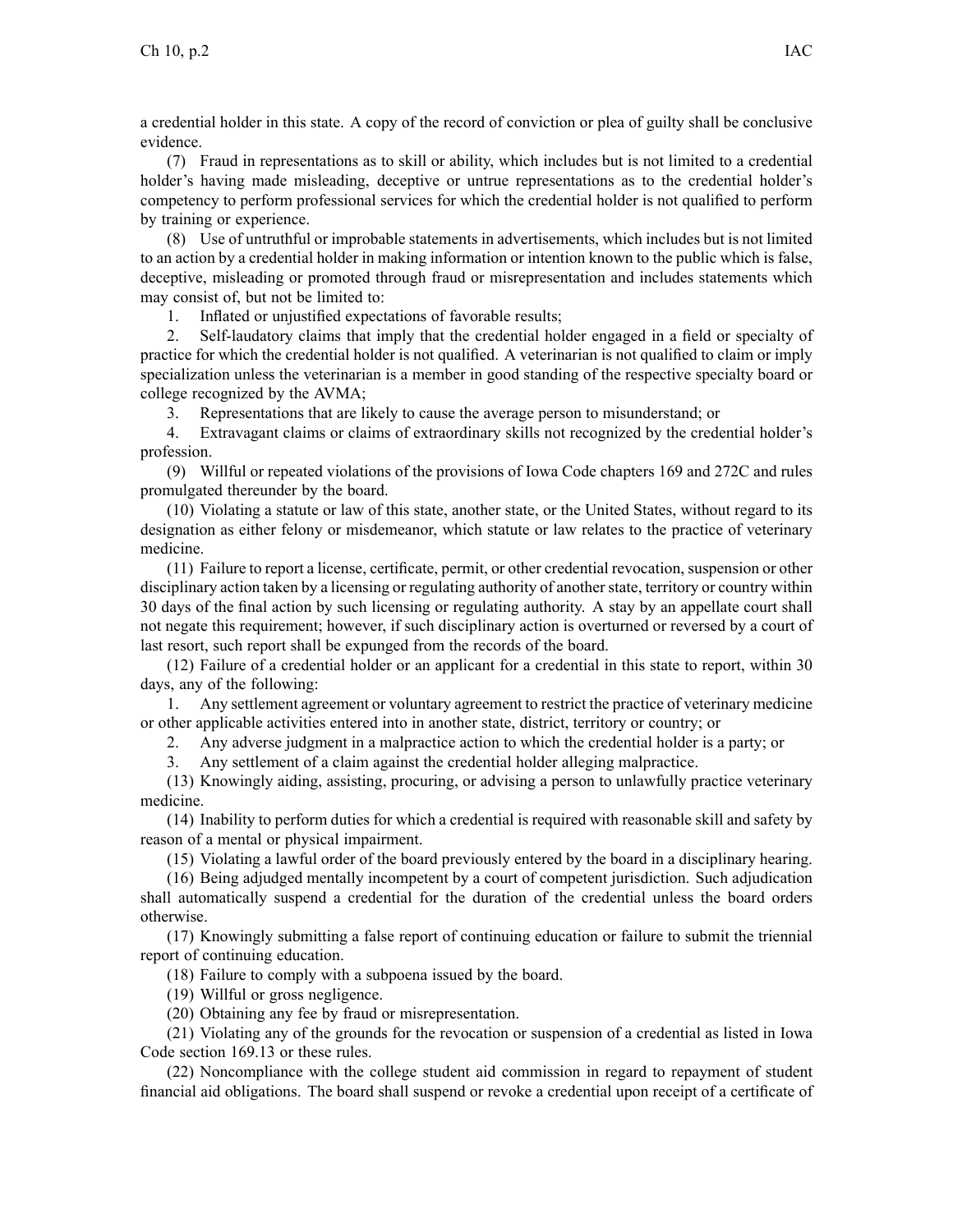noncompliance from the college student aid commission according to the procedures set forth in Iowa Code chapter 261. In addition to the procedures contained therein, the following shall apply:

1. The notice required by Iowa Code section 261.126 shall be served by restricted certified mail, return receipt requested, or by personal service in accordance with the Iowa Rules of Civil Procedure. Alternatively, the applicant or credential holder may accep<sup>t</sup> service personally or through authorized counsel.

2. The effective date of revocation or suspension of <sup>a</sup> credential, as specified in the notice required by Iowa Code section 261.126, shall be 60 days following service of the notice upon the credential holder.

3. The board's executive secretary is authorized to prepare and serve the notice required by Iowa Code section 261.126 and is directed to notify the credential holder that the credential will be suspended, unless the credential is already suspended on other grounds. In the event a credential is under suspension, the executive secretary shall notify the credential holder of the board's intention to revoke the credential.

4. Credential holders shall keep the board informed of all court actions and all college student aid commission actionstaken under or in connection with Iowa Code chapter 261 and shall provide the board copies, within seven days of filing or issuance, of all applications filed with the district court pursuan<sup>t</sup> to Iowa Code section 261.127, all court orders entered in such actions, and withdrawals of certificates of noncompliance by the college student aid commission.

5. All board fees required for renewal or reinstatement must be paid by the applicant or credential holder, and all continuing education requirements must be met before <sup>a</sup> credential will be renewed or reinstated after the board has denied the renewal or reinstatement of <sup>a</sup> credential pursuan<sup>t</sup> to Iowa Code chapter 261.

6. In the event <sup>a</sup> credential holder timely files <sup>a</sup> district court action following service of <sup>a</sup> board notice pursuan<sup>t</sup> to Iowa Code sections 261.126 and 261.127, the board shall continue with the intended action described in the notice upon the receipt of <sup>a</sup> court order lifting the stay, dismissing the action, or otherwise directing the board to proceed. For purposes of determining the effective date of the denial of the renewal or reinstatement of <sup>a</sup> credential, the board shall count the number of days before the court action was disposed of by the court.

7. The board shall notify the credential holder in writing through regular first-class mail, or such other means as the board deems appropriate in the circumstances, within ten days of the effective date of the suspension or revocation of <sup>a</sup> credential and shall similarly notify the applicant when the credential is reinstated following the board's receipt of <sup>a</sup> withdrawal of the certificate of noncompliance.

(23) Having the person's certificate, license, permit, or other credential revoked or suspended, or having any other disciplinary action taken by a licensing or regulating authority of another state, territory, country, or the United States Department of Agriculture (USDA), or having the veterinarian's USDA accreditation revoked, suspended or other disciplinary action taken against the accreditation. A certified copy of the record or order of suspension, revocation, or disciplinary action is conclusive evidence of the credential holder's having committed one of the following actions:

1. Permitting or directing any auxiliary personnel or any other person who does not hold the proper credentials to perform veterinary duties involving diagnosis, prescription or surgery, excep<sup>t</sup> as allowed pursuant to rule  $811 - 8.5(169)$ ;

2. Permitting or directing any auxiliary personnel or any other person to perform any act which would be <sup>a</sup> legal or ethical violation if committed by <sup>a</sup> veterinarian;

3. Failing to comply with <sup>a</sup> lawful child suppor<sup>t</sup> order as provided in 811—Chapter 13; or

4. Failing to pay any hearing fees and costs within the time specified in the board's decision;

**10.6(2)** *Grounds applicable to licensed veterinarians only.* In addition to the grounds set out in subrule 10.6(1), without regard asto whether the board has determined that injury has occurred, <sup>a</sup> licensed veterinarian is subject to disciplinary action for the violation of any of the following:

*a.* Engaging in unethical conduct which includes, but is not limited to, <sup>a</sup> violation of the standards of practice as set out in 811—Chapter 12, and which may include acts or offenses in violation of the AVMA Principles of Veterinary Medical Ethics.

*b.* Engaging in practice harmful or detrimental to the public which includes, but is not limited to, either of the following: